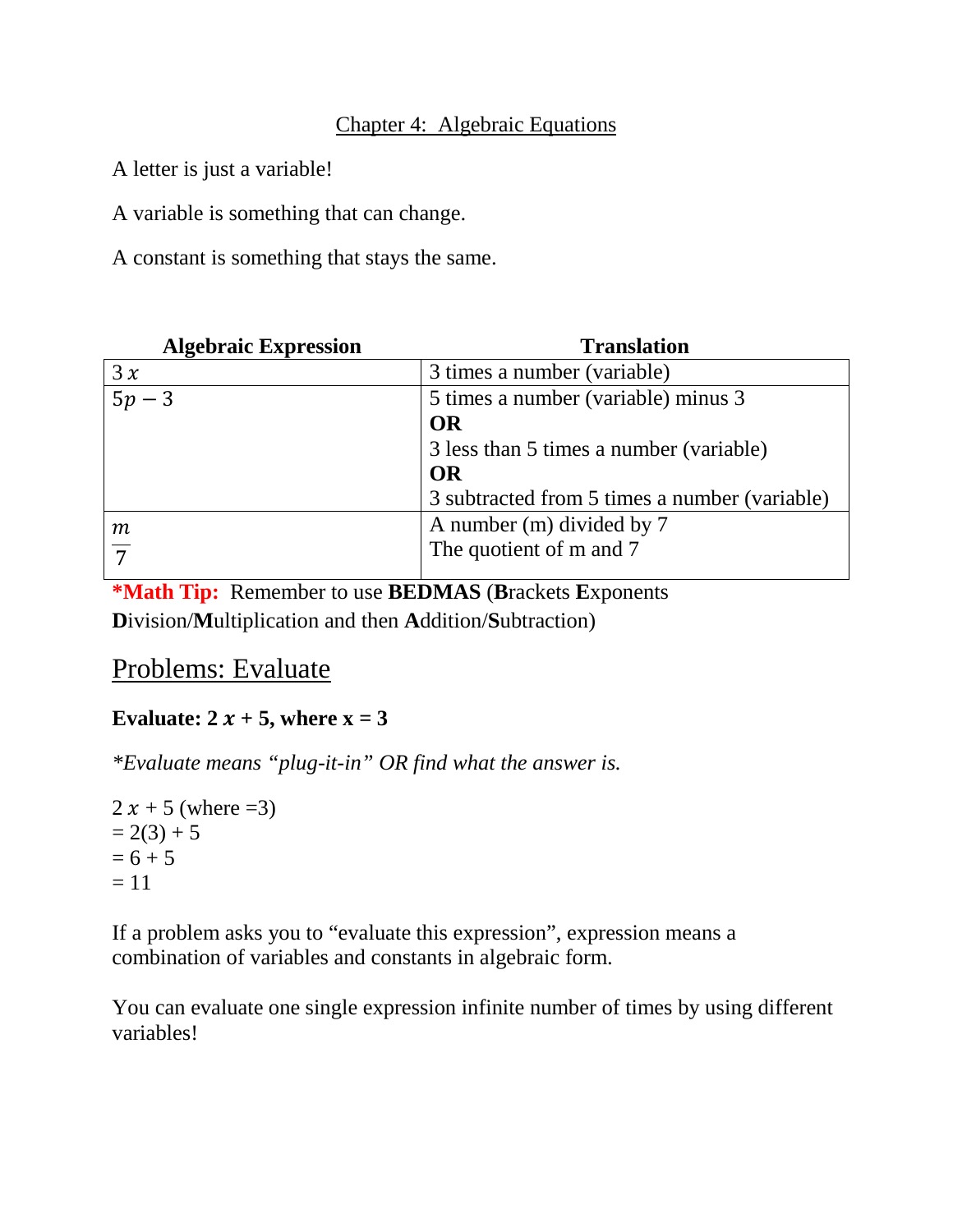# Problems: Solving for the Variable

When bringing a number from one side of an equation to another, you need to remember the opposite operations occur.

Example:

 $x + 3 = 8$ 

When bringing 8 to the other side of the equation (before the equals sign), you need to change the operation (right now it is denoting  $a + 8$ , it will change to  $a - 8$ ) when brought over)

 $x + 3 - 8 = 0$ 

- When you multiply on one side of an equation, you would divide to bring it to the other side.
- When you divide on one side of an equation, you would multiply to bring it to the other side.

\*Math Tip: Whatever you do to one side of an equation, you have to do to the other.

### **Solve for the variable:**  $x + 7 = 10$

 $x + 7 = 10$  $x + 7 - 7 = 10 - 7$  $x = 3$ 

#### **Solve for the variable:**  $x + 2 = 12$

 $x + 2 = 12$  $x + 2 - 2 = 12 - 2$  $x = 10$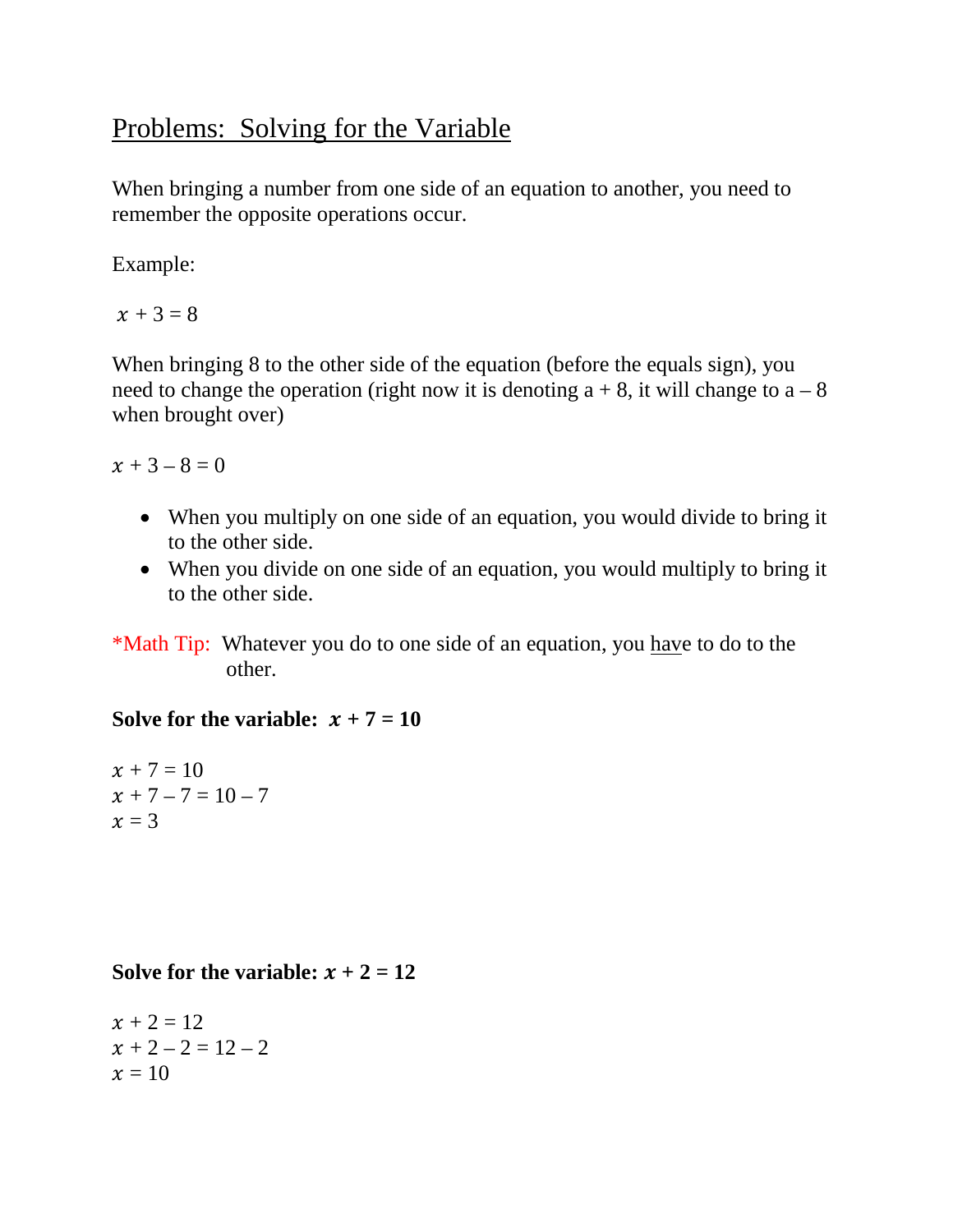#### **Solve for the variable:**  $x - 5 = 13$

 $x - 5 = 13$  $x - 5 + 5 = 13 + 5$  $x = 18$ 

#### **Solve for the variable:**  $5x = 35$

 $5 x = 35$  $\frac{5x}{2}$ 5  $=\frac{35}{5}$ .<br>,  $x = 7$ 

**Solve for the variable:**  $3x = 27$ 

 $3 x = 27$  $\frac{3x}{2}$ 3  $=\frac{27}{2}$ 3  $x = 9$ 

**Solve for the variable:**  $\frac{x}{2}$  $\mathbf{3}$ **= 13**

$$
\frac{x}{3} = 13
$$
  
3 \cdot  $\frac{x}{3} = 13 \cdot 3$   
x = 39

\*Math Tip: Always look for "how do I get  $x$  by itself." That's what's important. The other numbers are there for the ride.

## **Further Practice**

**1. Solve for the variable:**  $x + 23 = 33$ 

 $x = \_$ 

**2. Solve for the variable:**  $x + 9 = 3$ 

 $x = \_$